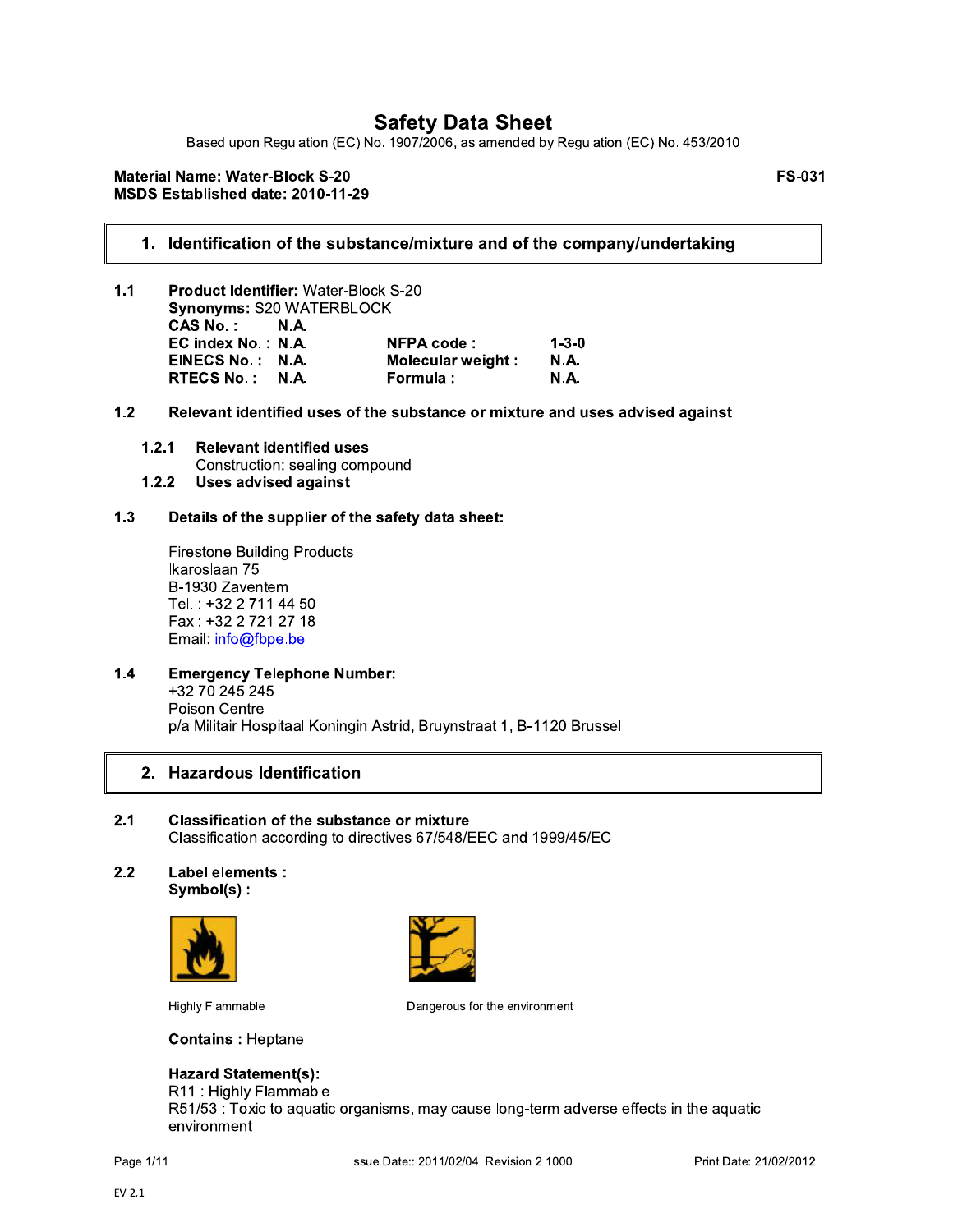Based upon Regulation (EC) No. 1907/2006, as amended by Regulation (EC) No. 453/2010

#### **Material Name: Water-Block S-20** MSDS Established date: 2010-11-29

**FS-031** 

## **Precautionary Statement(s):**

S(02): (Keep out of reach of children)

S09 : Keep container in a well-ventilated place

S16 : Keep away from sources of ignition - no smoking

S(46): (If swallowed, seek medical advice immediately and show this container or label)

S61 : Avoid release to the environment. Refer to special instructions/safety data sheets.

#### $2.3$ **Other Hazards:**

### 3. Composition/Information on Ingredients

|           | EC-No     | Component | Classification according to<br>Regulation (EC) No |                    | Pre-Registration No.<br>(REACH) | %  |
|-----------|-----------|-----------|---------------------------------------------------|--------------------|---------------------------------|----|
| CAS       |           |           | 67/548/EEC<br>(DSD)                               | 1272/2008<br>(CLP) |                                 |    |
| 142-82-5  | 205-563-8 | Heptane   | F, Xn, N, R11-38-<br>50/53-65-67                  |                    | N.A.                            | 14 |
| 1317-65-3 | 215-279-6 | Limestone | $\overline{\phantom{a}}$                          | -                  | N.A.                            | >3 |
| 1332-58-7 | 310-127-6 | Kaolin    |                                                   |                    | N.A.                            | >3 |

(1) For R-phrases in full: see heading 16

### 4. First Aid Measures

#### $4.1$ **Description of first aid measures** Inhalation:

- Consult a doctor/medical service if breathing problems develop  $\overline{a}$
- Remove the victim into fresh air
- Unconscious: maintain adequate airway and respiration

### **Skin**

- Consult a doctor/medical service if irritation persists
- Clean with alcohol
- Wash with water and soap

### **Eyes**

- Consult a doctor/medical service if irritation persists
- Rinse immediately with plenty of water

### Ingestion

- Consult a doctor/medical service if you feel unwell
- Immediately give lots of water to drink
- Never give water to an unconscious person
- Do not induce vomiting

#### $4.2$ Most important symptoms and effects, both acute and delayed

#### $4.3$ Indication of any immediate medical attention and special treatment needed

### 5. Fire-Fighting Measures

See Section 9 for Flammability Properties

#### $5.1$ **Extinguishing Media**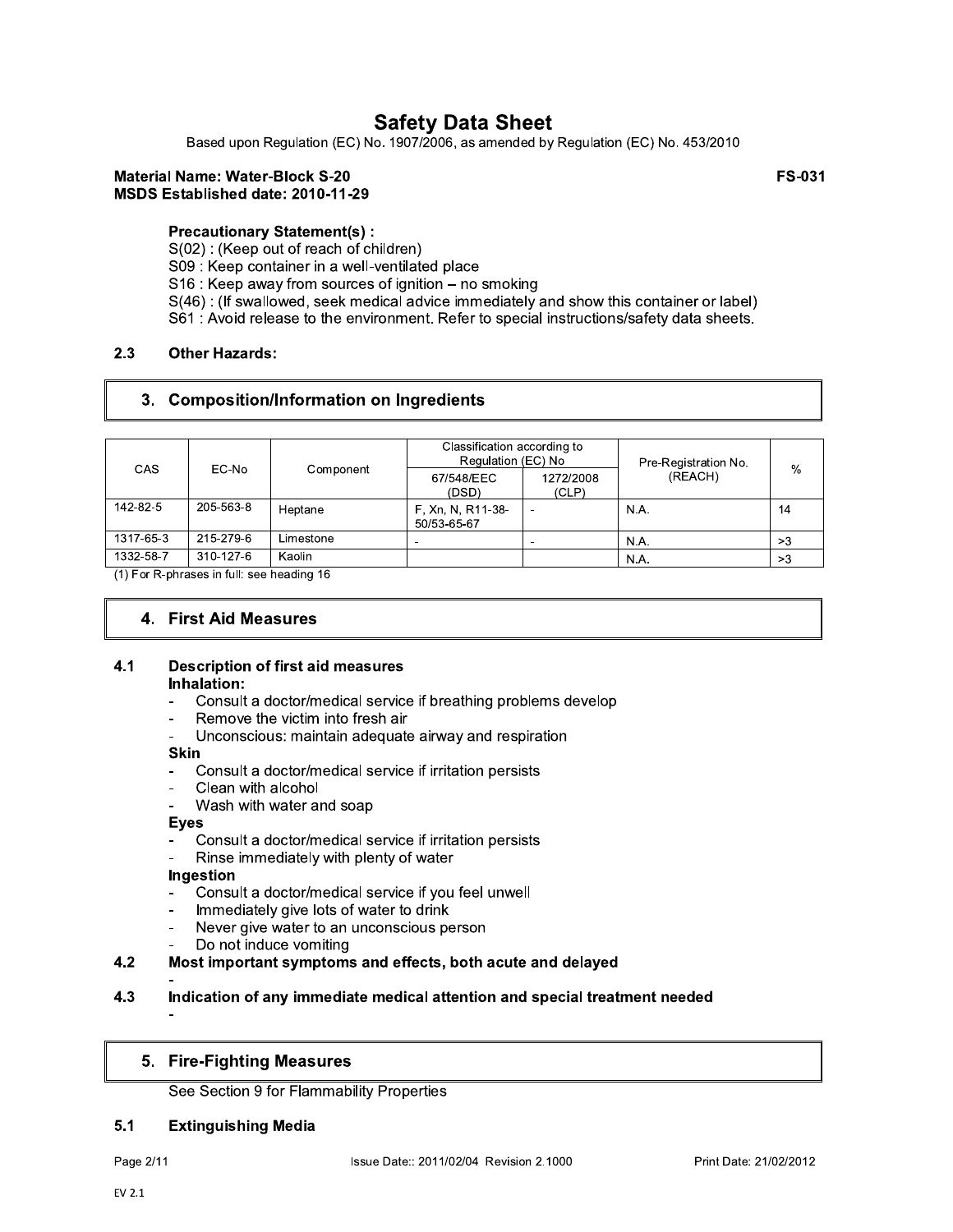Based upon Regulation (EC) No. 1907/2006, as amended by Regulation (EC) No. 453/2010

#### **Material Name: Water-Block S-20** MSDS Established date: 2010-11-29

### Suitable extinguishing media:

- Water spray
- Polyvalent Foam
- **BC** powder
- Carbon dioxide

### Unsuitable extinguishing media:

Solid water jet ineffective as extinguishing medium

#### $5.2$ Special hazards arising from the substances or mixture

- Gas/Vapour spreads at floor level: ignition hazard
- Gas/Vapour flammable with air within explosion limits  $\overline{a}$
- Upon combustion CO and  $CO<sub>2</sub>$  are formed  $\overline{a}$

#### $5.3$ **Advice for Firefighters**

- If exposed to fire cool the closed containers by spraying with water
- Take account of environmentally hazardous firefighting water  $\overline{a}$
- Use firefighting water moderately and contain it
- Protective clothing for exposure to chemicals

### 6. Accidental Release Measures

#### $6.1$ Personal Precautions, protective equipment and emergency procedures **Respiratory protection:**

Gas mask with filter type A

### Hand protection:

- Gloves
	- Suitable materials: Neoprene, Nitrile rubber, PVA Breakthrough time: N.D.

### Eye protection:

Protective goggles

**Skin protection:** 

- Head/neck protection
- Protective clothing
	- Suitable materials: Neoprene, Nitrile rubber, PVA

#### $6.2$ **Environmental Precautions**

- Prevent soil and water pollution
- Prevent spreading in sewers  $\blacksquare$
- Contain leaking substance  $\mathbf{r}$
- Dam up the liquid spill
- Try to reduce evaporation

#### $6.3$ Methods and material for containment and cleaning up

- Scoop solid spill into closing containers  $\blacksquare$
- Carefully collect the spill/leftovers  $\overline{a}$
- Clean contaminated surfaces with an excess of water
- Wash clothing and equipment after handling

#### 6.4 **Reference to other sections**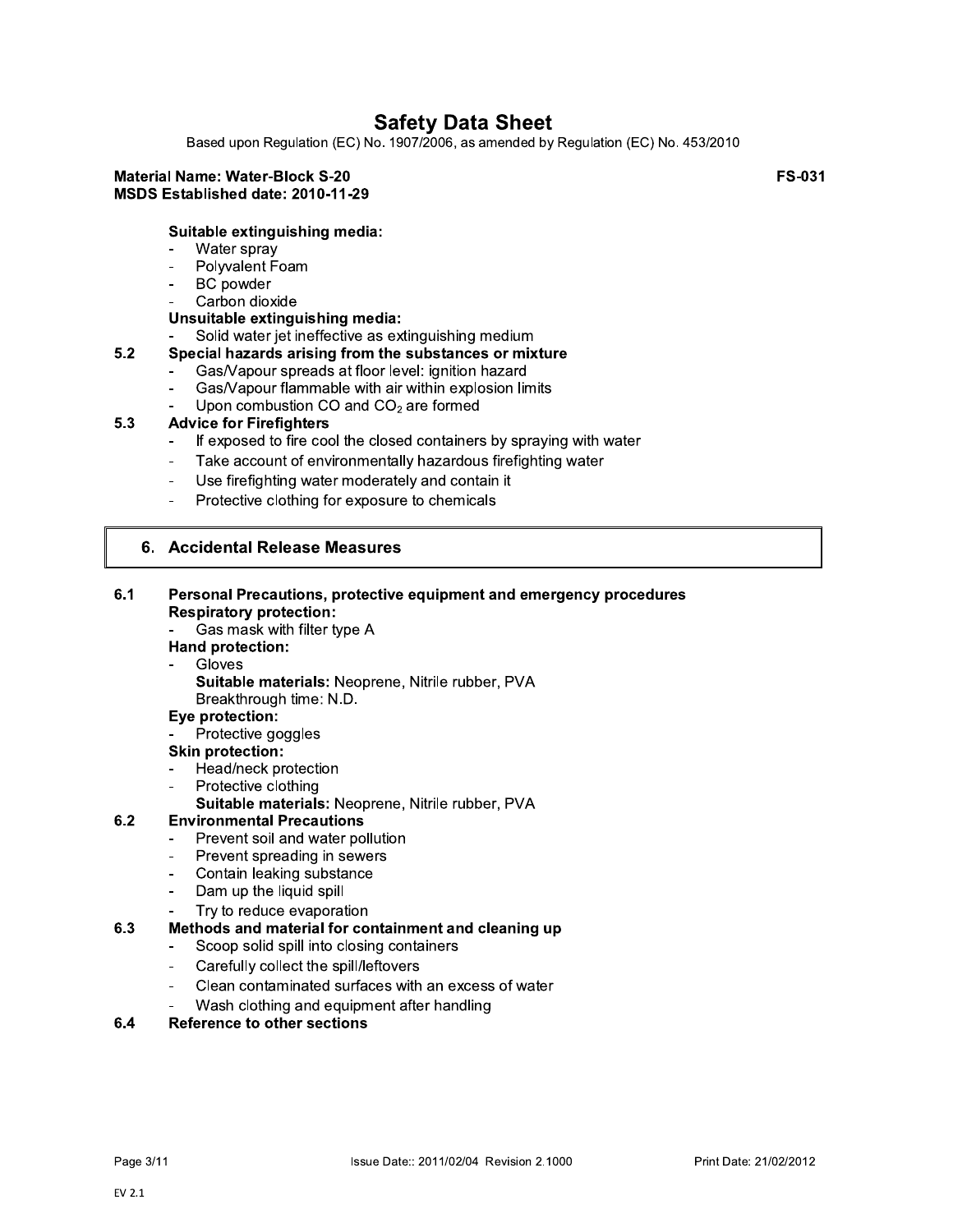Based upon Regulation (EC) No. 1907/2006, as amended by Regulation (EC) No. 453/2010

### **Material Name: Water-Block S-20** MSDS Established date: 2010-11-29

**FS-031** 

## 7. Handling and Storage

#### $7.1$ **Precautions for safe handling**

- Avoid prolonged and repeated contact with skin
- Use spark-/explosion proof appliances and lighting system  $\blacksquare$
- Take precautions against electrostatic charges
- Do not discharge the waste into the drain

### Conditions for safe storage, including an incompatibilities

- Keep container tightly closed  $\blacksquare$
- Store at room temperature  $\mathbf{r}$
- Keep out of direct sunlight  $\mathbf{r}$
- Store in a dry area

 $7.2$ 

Keep away from: heat sources, ignition sources, oxidizing agents, acids, bases

Storage temperature: 15/25. °C

Quantity limits: N.D. kg

Storage life: 365 days

#### Materials for packaging:

- Suitable : no data available
- To avoid : no data available

#### $7.3$ Specific end use(s):

See information supplied by the manufacturer

### 8. Exposure Controls/Personal Protection

#### $8.1$ **Control parameters:**

Exposure limits have been developed for one or more of this product's components

| Heptane                |      |                   |     |     |
|------------------------|------|-------------------|-----|-----|
| <b>TLV-TWA</b>         |      | mq/m <sup>3</sup> | 400 | ppm |
| <b>TLV-STEL</b>        |      | mg/m <sup>3</sup> | 500 | ppm |
| <b>TLV-Ceiling</b>     |      | mg/m <sup>3</sup> |     | ppm |
|                        |      |                   |     |     |
| <b>OES-LTEL</b>        |      | mg/m <sup>3</sup> | 500 | ppm |
| <b>OES-STEL</b>        |      | mg/m <sup>3</sup> |     | ppm |
|                        |      |                   |     |     |
| <b>MAK</b>             | 2100 | mg/m <sup>3</sup> | 500 | ppm |
| <b>TRK</b>             |      | mg/m <sup>3</sup> |     | ppm |
|                        |      |                   |     |     |
| MAC-TGG 8 h            | 1200 | mg/m <sup>3</sup> |     | ppm |
| MAC-TGG 15 min.        | 1600 | mg/m <sup>3</sup> |     | ppm |
| <b>MAC-Ceiling</b>     |      | mg/m <sup>3</sup> |     | ppm |
|                        |      |                   |     |     |
| VME-8 h                | 2045 | $mg/m^3$          | 500 | ppm |
| VLE-15 min.            |      | mg/m <sup>3</sup> |     | ppm |
|                        |      |                   |     |     |
| GWBB-8 h               | 1664 | $mg/m^3$          | 400 | ppm |
| <b>GWK-15 min.</b>     | 2085 | mg/m <sup>3</sup> | 500 | ppm |
| <b>Momentary value</b> |      | mg/m <sup>3</sup> |     | ppm |
|                        |      |                   |     |     |
| <b>EC</b>              | 2085 | mg/m <sup>3</sup> | 500 | ppm |
| <b>EC-STEL</b>         |      | mg/m <sup>3</sup> |     | ppm |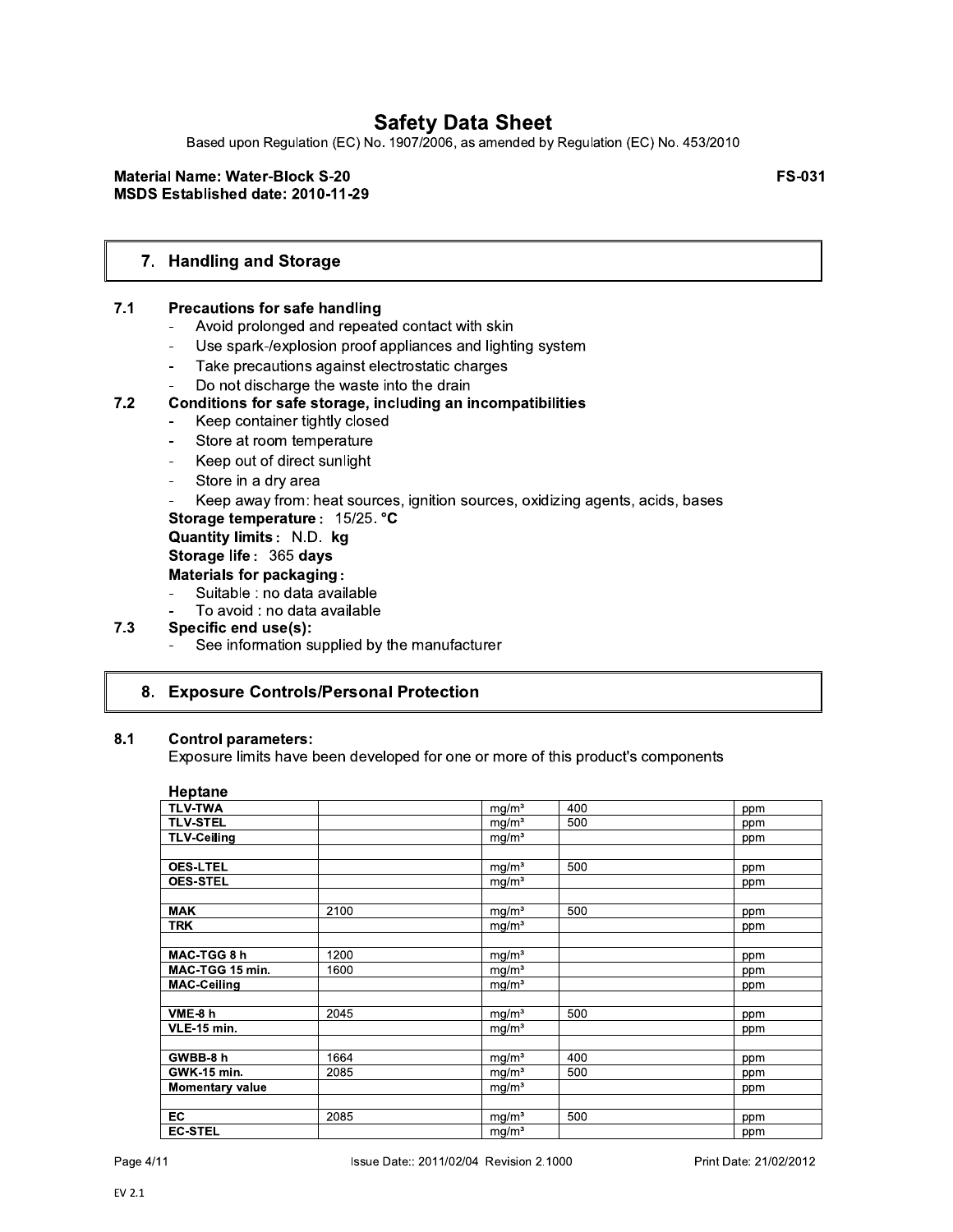Based upon Regulation (EC) No. 1907/2006, as amended by Regulation (EC) No. 453/2010

### **Material Name: Water-Block S-20** MSDS Established date: 2010-11-29

**FS-031** 

| Limestone              |       |                   |     |
|------------------------|-------|-------------------|-----|
| <b>TLV-TWA</b>         | (10)  | mg/m <sup>3</sup> | ppm |
| <b>TLV-STEL</b>        |       | mg/m <sup>3</sup> | ppm |
| <b>TLV-Ceiling</b>     |       | $mg/m^3$          | ppm |
|                        |       |                   |     |
| <b>OES-LTEL</b>        | 4R/10 | $mg/m^3$          | ppm |
| <b>OES-STEL</b>        |       | mg/m <sup>3</sup> | ppm |
|                        |       |                   |     |
| <b>MAK</b>             |       | mg/m <sup>3</sup> | ppm |
| <b>TRK</b>             |       | mg/m <sup>3</sup> | ppm |
|                        |       |                   |     |
| MAC-TGG 8 h            |       | mg/m <sup>3</sup> | ppm |
| MAC-TGG 15 min.        |       | mg/m <sup>3</sup> | ppm |
| <b>MAC-Ceiling</b>     |       | mg/m <sup>3</sup> | ppm |
|                        |       |                   |     |
| VME-8 h                | 10    | mg/m <sup>3</sup> | ppm |
| <b>VLE-15 min.</b>     |       | mg/m <sup>3</sup> | ppm |
|                        |       |                   |     |
| GWBB-8 h               | 10    | mg/m <sup>3</sup> | ppm |
| <b>GWK-15 min.</b>     |       | mg/m <sup>3</sup> | ppm |
| <b>Momentary value</b> |       | mg/m <sup>3</sup> | ppm |
|                        |       |                   |     |
| EC                     |       | mg/m <sup>3</sup> | ppm |
| <b>EC-STEL</b>         |       | mg/m <sup>3</sup> | ppm |

| <b>ƙaolir</b> |  |  |
|---------------|--|--|
|               |  |  |

| <b>TLV-TWA</b>         | 2R | mg/m <sup>3</sup> | ppm |
|------------------------|----|-------------------|-----|
|                        |    |                   |     |
| <b>TLV-STEL</b>        |    | mg/m <sup>3</sup> | ppm |
| <b>TLV-Ceiling</b>     |    | mg/m <sup>3</sup> | ppm |
|                        |    |                   |     |
| <b>OES-LTEL</b>        | 2R | mg/m <sup>3</sup> | ppm |
| <b>OES-STEL</b>        |    | mg/m <sup>3</sup> | ppm |
|                        |    |                   |     |
| <b>MAK</b>             |    | mg/m <sup>3</sup> | ppm |
| <b>TRK</b>             |    | mg/m <sup>3</sup> | ppm |
|                        |    |                   |     |
| MAC-TGG 8 h            | 10 | mg/m <sup>3</sup> | ppm |
| MAC-TGG 15 min.        |    | mg/m <sup>3</sup> | ppm |
| <b>MAC-Ceiling</b>     |    | mg/m <sup>3</sup> | ppm |
|                        |    |                   |     |
| VME-8 h                | 10 | mg/m <sup>3</sup> | ppm |
| <b>VLE-15 min.</b>     |    | mg/m <sup>3</sup> | ppm |
|                        |    |                   |     |
| GWBB-8 h               | 2R | mg/m <sup>3</sup> | ppm |
| <b>GWK-15 min.</b>     |    | mg/m <sup>3</sup> | ppm |
| <b>Momentary value</b> |    | mg/m <sup>3</sup> | ppm |
|                        |    |                   |     |
| EC                     |    | mg/m <sup>3</sup> | ppm |
| <b>EC-STEL</b>         |    | mg/m <sup>3</sup> | ppm |

#### $8.2$ **Exposure controls**

### **Ventilation/Engineering Controls**

- Measure the concentration in the air regularly  $\Box$
- Work under local exhaust/ventilation  $\mathbf{r}$
- Personal protective equipment
- **Eyes/Face Protection**
- Protective goggles  $\sim$
- Hand Protection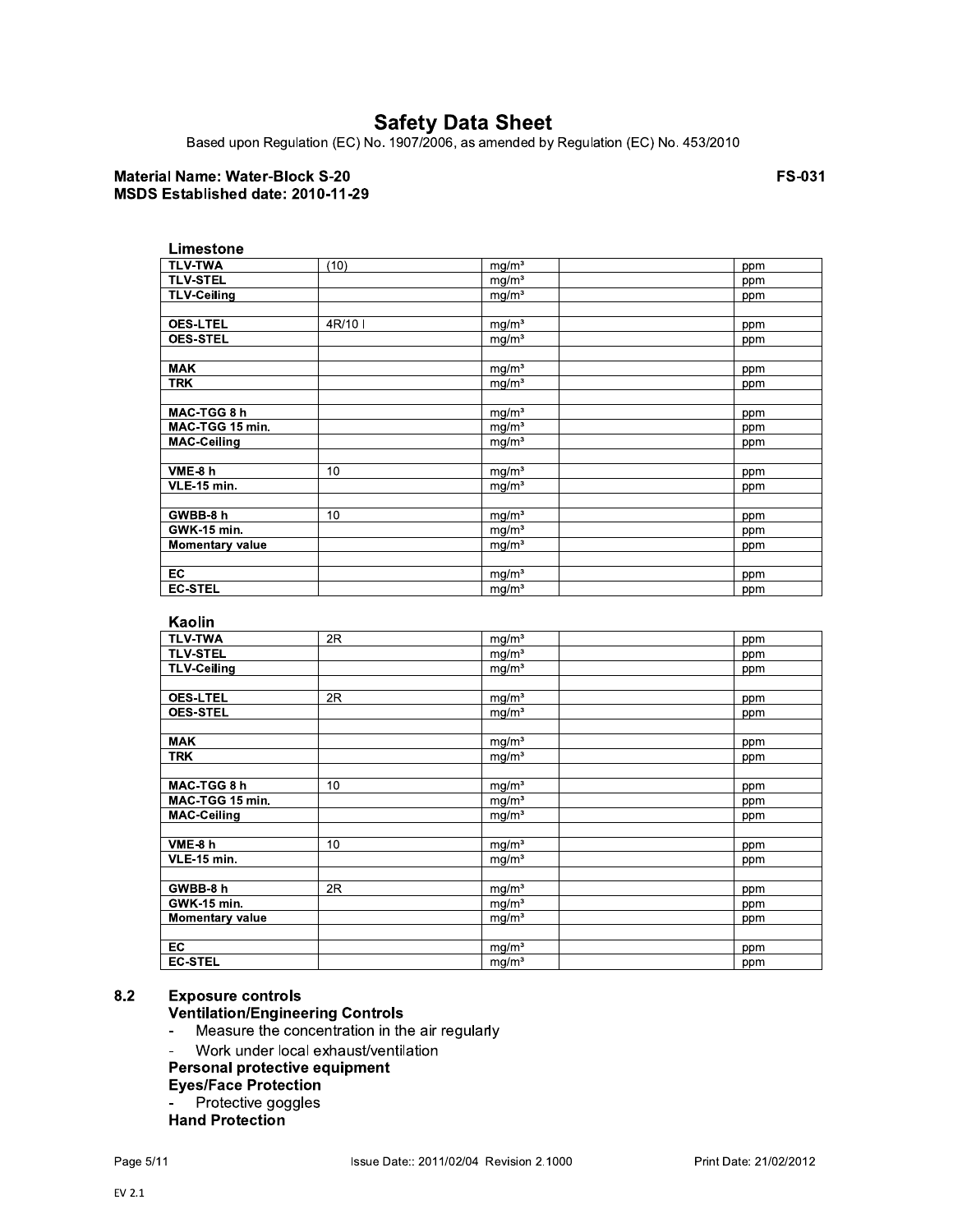Based upon Regulation (EC) No. 1907/2006, as amended by Regulation (EC) No. 453/2010

#### **Material Name: Water-Block S-20** MSDS Established date: 2010-11-29

**FS-031** 

Gloves  $\overline{a}$ 

 $\Box$ 

- Suitable materials: Neoprene, Nitrile rubber, PVA **Skin Protection**
- Protective clothing  $\sim$
- Head/neck protection  $\overline{a}$ Suitable materials: Neoprene, Nitrile rubber, PVA **Respiratory Protection**  $\overline{a}$
- Gas mask with filter type A
- Insufficient ventilation: wear respiratory protection  $\blacksquare$ **Thermal Hazards**
- 8.3 **Environmental exposure controls** 
	- No information available

## 9. Physical and Chemical Properties

#### $9.1$ Information on basic physical and chemical properties

| Appearance:                      | Grey           | <b>Physical Form:</b>          | Paste             |
|----------------------------------|----------------|--------------------------------|-------------------|
| Odour:                           | Mild           | <b>Odour Threshold:</b>        | Not available     |
| pH:                              | N.D.           | <b>Melting/Freezing Point:</b> | N.D.              |
| Decomposition Temperature:       | Not available  | <b>Relative Density:</b>       | 1.3               |
| <b>Initial Boiling Point:</b>    | $93^{\circ}$ C | Viscosity:                     | 1600 Pa.s         |
| <b>Evaporation Rate:</b>         | N.D.           | <b>Vapour Pressure:</b>        | 59 hPa (at 20 °C) |
| Vapour Density (air = 1):        | 3.4            | Density:                       | Not available     |
| <b>Oxidizing Properties:</b>     | Not available  | <b>Bulk Density:</b>           | Not available     |
| <b>Water Solubility:</b>         | Insoluble      | Coeff. Water/Oil Dist:         | Not available     |
| <b>Partition Coefficient:</b>    | N.D.           | Flash Point:                   | -10 $^{\circ}$ C  |
| <b>Explosive Properties:</b>     | Not available  | <b>Upper Explosive Limit:</b>  | 1.2 vol $%$       |
| <b>Autoignition Temperature:</b> | N.D.           | <b>Lower Explosive Limit:</b>  | $7.0$ vol %       |

#### $9.2$ **Other information**

## 10. Stability and Reactivity

| 10.1              | <b>Reactivity</b>                                                                   |
|-------------------|-------------------------------------------------------------------------------------|
|                   | Stable under normal conditions                                                      |
| 10.2 <sub>1</sub> | <b>Chemical stability</b>                                                           |
|                   | Stable under normal conditions                                                      |
| 10.3              | <b>Possibility of hazardous reactions</b>                                           |
|                   |                                                                                     |
| 10.4              | <b>Conditions to avoid</b>                                                          |
|                   | Keep away from: heat sources, ignition sources, oxidizing agents, acids, bases<br>۰ |
| 10.5              | Incompatible materials                                                              |
|                   |                                                                                     |
| 10.6              | Hazardous decomposition products                                                    |

On combustion CO and CO<sub>2</sub> are formed  $\frac{1}{2}$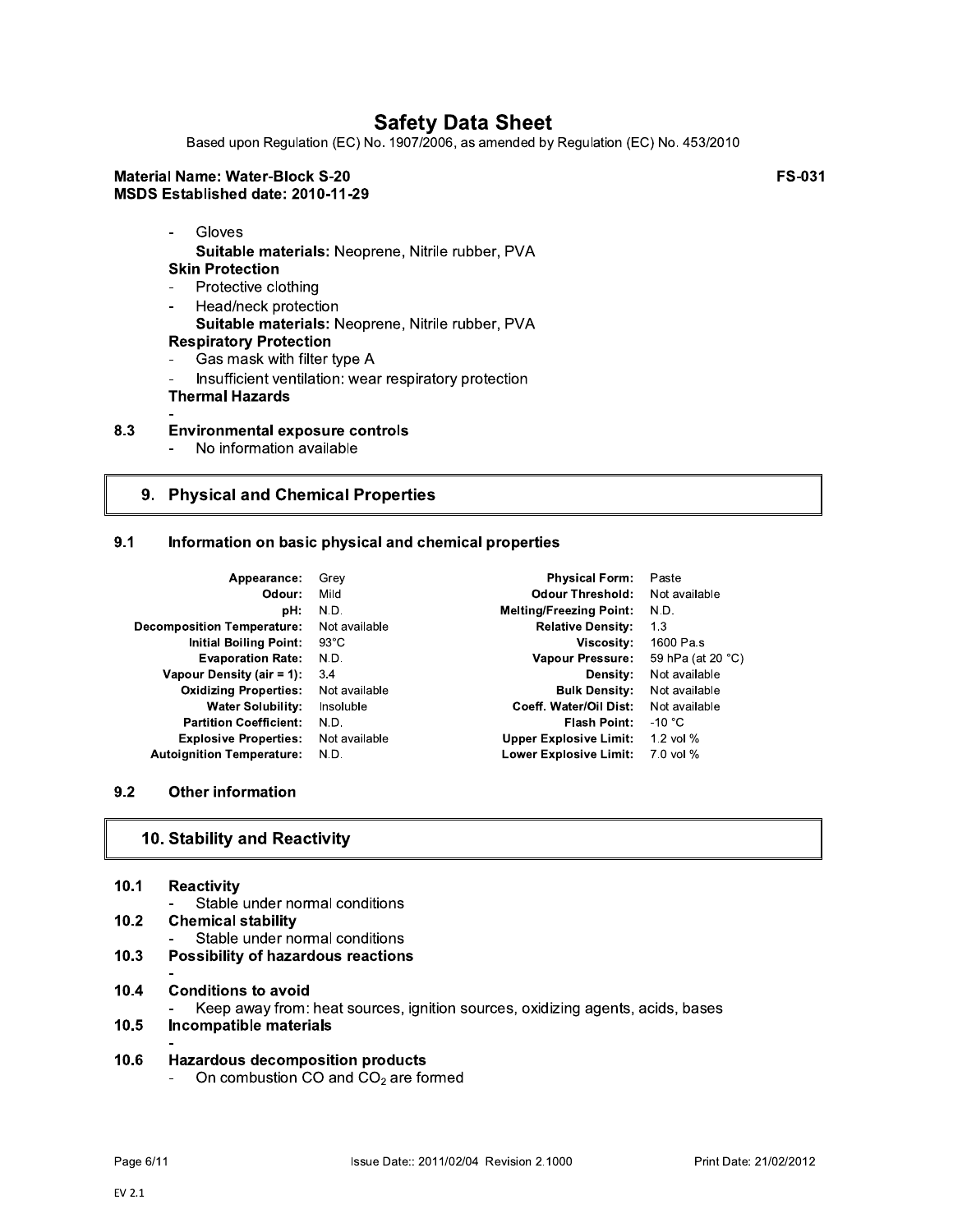Based upon Regulation (EC) No. 1907/2006, as amended by Regulation (EC) No. 453/2010

#### **Material Name: Water-Block S-20** MSDS Established date: 2010-11-29

**FS-031** 

### 11. Toxicological Information

#### **Acute and Chronic Toxicity Component Analysis - LD50/LC50**

The components of this material have been reviewed in various sources and the following selected endpoints are published:

#### **Acute Toxicity**

| Oral LD50 rat              | N.D. | mg/kg    |
|----------------------------|------|----------|
| Dermal LD50 rat            | N.D. | mg/kg    |
| Dermal LD50 rabbit         | N.D. | ma/ka    |
| <b>Inhalation LC50 rat</b> | N.D. | mq/l/4 h |
| <b>Inhalation LC50 rat</b> | N.D. | ppm/4 h  |

#### **Chronic Toxicity**

EC carc. cat.: not listed EC muta. cat.: not listed EC repr. cat.: not listed Carcinogenicity (TLV) : A4 (kaolin) Carcinogenicity (MAC) : not listed **Carcinogenicity (VME) : not listed<br>Carcinogenicity (GWBB) : not listed** Carcinogenicity (MAK) : not listed Mutagenicity (MAK) : not listed Teratogenicity (MAK) : not listed Teratogenicity (MAK) : - (heptanes) IARC classification : not listed

#### **After Inhalation**

**Exposure to high concentrations:** 

- Headache  $\sim$
- Nausea
- **Dizziness**  $\sim$
- $\mathbf{r}$ CNS depression
- Narcosis
- Disturbances of consciousness
- **After Ingestion**
- **Skin Corrosion/Irritation** 
	- Slight irritation

On continuous exposure/contact:

- $\sim$ Dry skin
	- Cracking of the skin
- **Serious Eye Damage/Irritation** 
	- Slight Irritation

**Respiratory or Skin Sensitisation:-Germ Cell Mutagenicity:-**

Carcinogenicity: -

**Component Carcinogenicity: -**

**Component Name:-**ACGIH:-

**IARC:-**

**Reproductive Toxicity:-**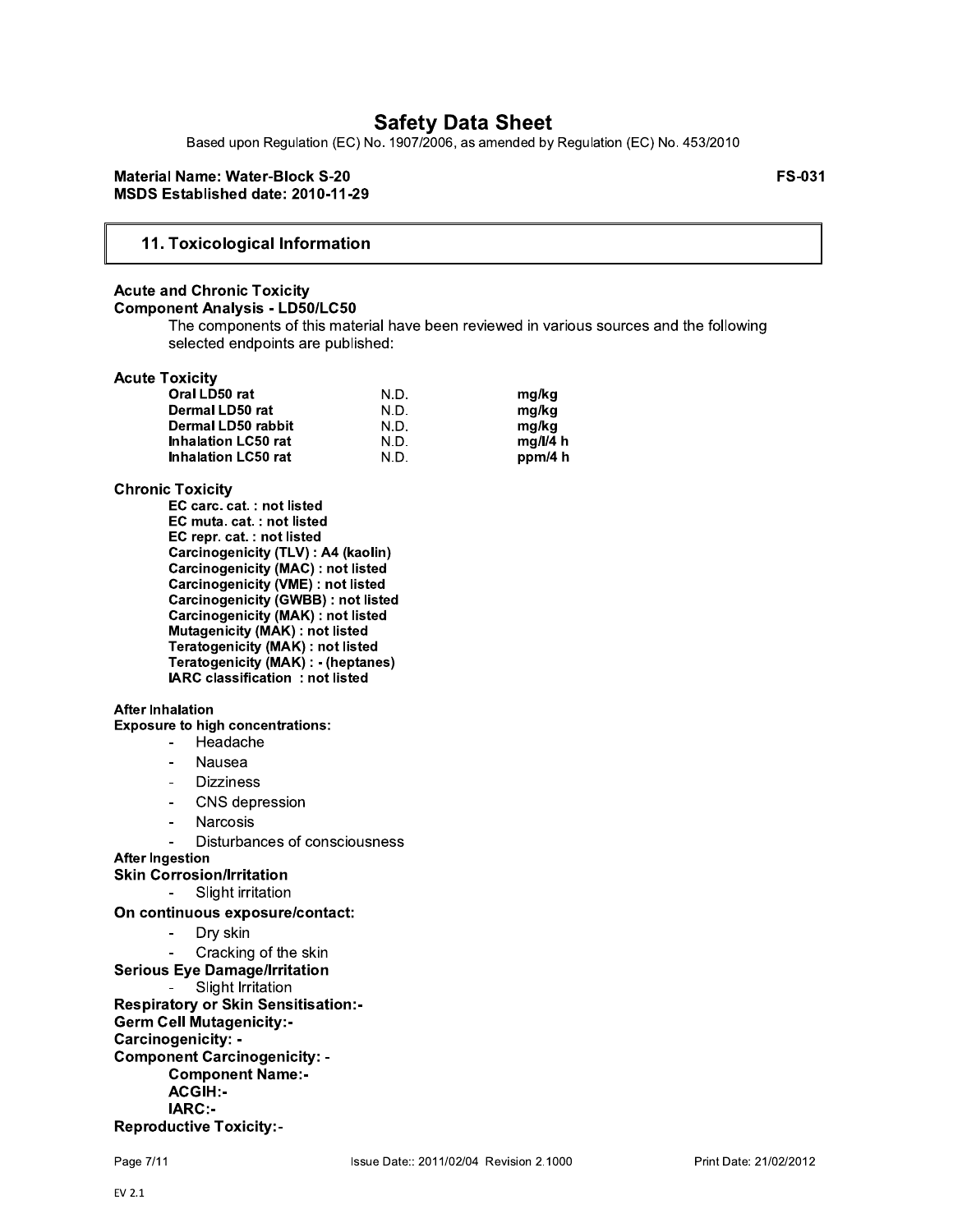Based upon Regulation (EC) No. 1907/2006, as amended by Regulation (EC) No. 453/2010

### **Material Name: Water-Block S-20** MSDS Established date: 2010-11-29

**FS-031** 

**Specific Target Organ Toxicity - Single Exposure:-Specific Target Organ Toxicity - Repeated Exposure:-Aspiration Hazard:-Medical Conditions Aggravated by Exposure:-Other Information Chronic effects::** 

- Not listed in carcinogenicity class (IARC, EC, TLV, MAK)
- Not listed in mutagenicity class (EC,MAK)  $\blacksquare$
- Not classified as toxic to reproduction (EC)

### On Continuous/Repeated Exposure/Contact:

- Enlargement/affection of the liver
- Affection of the renal tissue
- Impairment of the nervous system

### 12. Ecological Information

#### $12.1$ Toxicity:

- heptane:
	- LC50 (96 h): 375 mg/l (Tilapia Mosambica) EC50 (48 h): 0.2 mg/l (Daphnia Magna)
	- EC50 (h):  $1.5$  mg/l (Chlorophyta)

#### $12.2$ **Persistence and degradability**

- biodegradation BOD<sub>5</sub>: N.D. % ThOD
- water : No data available
- soil:  $T \frac{1}{2}$ : N.D. days

#### **Bioaccumulative potential**  $12.3$

- log Pow: N.D.
- $BCF : N.D.$

#### $12.4$ **Mobility in soil**

- Volatile organic compounds (VOC): N.D. %
- Insoluble in water
- Substance sinks in water
- For other physicochemical properties see heading 9

#### $12.5$ **Results of PBT and vPvB assessment**

#### $12.6$ **Other adverse effects**

- WGK : 2 (Classification based on the components in compliance with Verwaltungsvorschrift wassergefährdender Stoffe (VwVwS) of 17 May 1999)
- **Effect on the ozone layer:** Not dangerous for the ozone layer (1999/45/EC)  $\overline{a}$
- Greenhouse effect : no data available
- Effect on waste water purification : no data available

### **13. Disposal Considerations**

#### $13.1$ Waste treatment methods

- Waste material code (91/689/EEC, Council Decision 2001/118/EC, O.J. L47 of 16/2/2001): 08 04 09\* (waste adhesives and sealants containing organic solvents or other dangerous substances)
- Hazardous waste (91/689/EEC)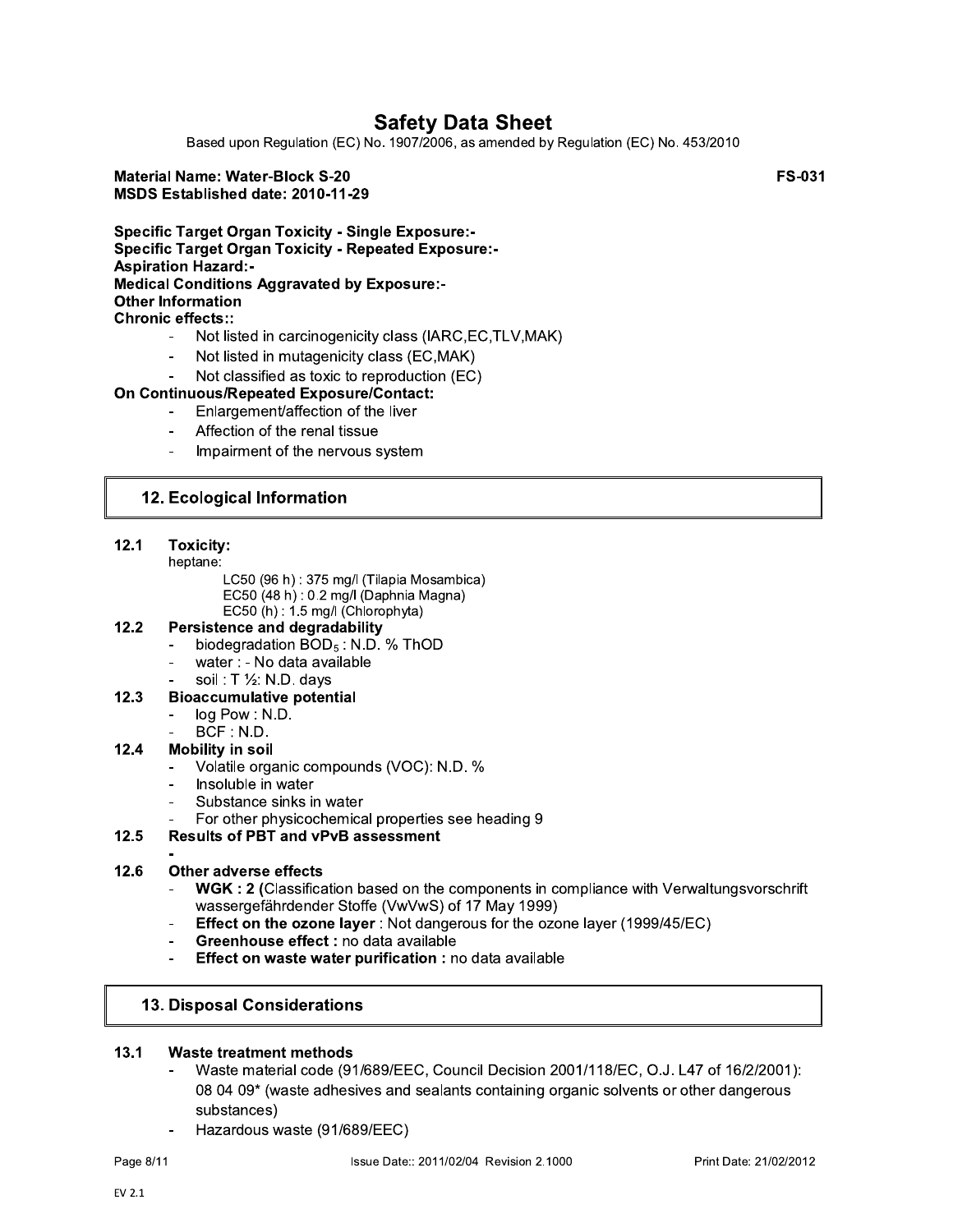Based upon Regulation (EC) No. 1907/2006, as amended by Regulation (EC) No. 453/2010

### **Material Name: Water-Block S-20** MSDS Established date: 2010-11-29

**FS-031** 

#### $13.2$ **Disposal methods**

- Recycle/Reuse  $\mathbf{L}^{\text{max}}$
- Allow waste to solidify  $\mathbf{r}$
- Do not discharge into the sewer  $\sim$
- Do not discharge into surface water

#### $13.3$ Packaging/Container

 $\blacksquare$ 

Waste material code packaging (91/689/EEC, Council Decision 2001/118/EC, O.J. L47 of 16/2/2001): 15 01 10\* (packaging containing residues of or contaminated by dangerous substances)

### 14. Transport Information

| 14.1 | Classification of the substance in compliance with UN Recommendations<br><b>UN number: 1133</b> |
|------|-------------------------------------------------------------------------------------------------|
|      | CLASS: 3                                                                                        |
|      | <b>SUB RISKS: -</b>                                                                             |
|      | <b>PACKING: III</b>                                                                             |
| 14.2 | PROPER SHIPPING NAME: UN 1133, Adhesives, Special provision 640H                                |
|      | ADR (transport by road)<br>CLASS:3                                                              |
|      | <b>PACKING: III</b>                                                                             |
|      | <b>CLASSIFICATION CODE: F1</b>                                                                  |
|      | <b>DANGER LABEL TANKS: 3</b>                                                                    |
|      | <b>DANGER LABEL PACKAGES: 3</b>                                                                 |
| 14.3 | RID (transport by rail)                                                                         |
|      | CLASS: 3                                                                                        |
|      | <b>PACKING: III</b>                                                                             |
|      | <b>CLASSIFICATION CODE: F1</b>                                                                  |
|      | <b>DANGER LABEL TANKS: 3</b>                                                                    |
|      | <b>DANGER LABEL PACKAGES: 3</b>                                                                 |
| 14.4 | <b>ADNR (transport by inland waterways)</b>                                                     |
|      | <b>CLASS: 3</b>                                                                                 |
|      | <b>PACKING: III</b>                                                                             |
|      | <b>CLASSIFICATION CODE: F1</b>                                                                  |
|      | <b>DANGER LABEL TANKS: 3</b>                                                                    |
|      | <b>DANGER LABEL PACKAGES: 3</b>                                                                 |
| 14.5 | <b>IMDG</b> (maritime transport)                                                                |
|      | <b>CLASS: 3</b>                                                                                 |
|      | <b>SUB RISKS: -</b>                                                                             |
|      | <b>PACKING: III</b>                                                                             |
|      | $MFAG: -$                                                                                       |
|      | EMS: F-E, S-D                                                                                   |
|      | <b>MARINE POLLUTANT : -</b>                                                                     |
| 14.6 | ICAO (air transport)                                                                            |
|      | CLASS:3                                                                                         |
|      | <b>SUB RISKS: -</b>                                                                             |
|      | <b>PACKING: III</b>                                                                             |
|      | <b>PACKING INSTRUCTIONS PASSENGER AIRCRAFT: 309/Y309</b>                                        |
|      | <b>PACKING INSTRUCTIONS CARGO AIRCRAFT: 310</b>                                                 |
| 14.7 | Special precautions in connection with transport                                                |
|      | None                                                                                            |

Page 9/11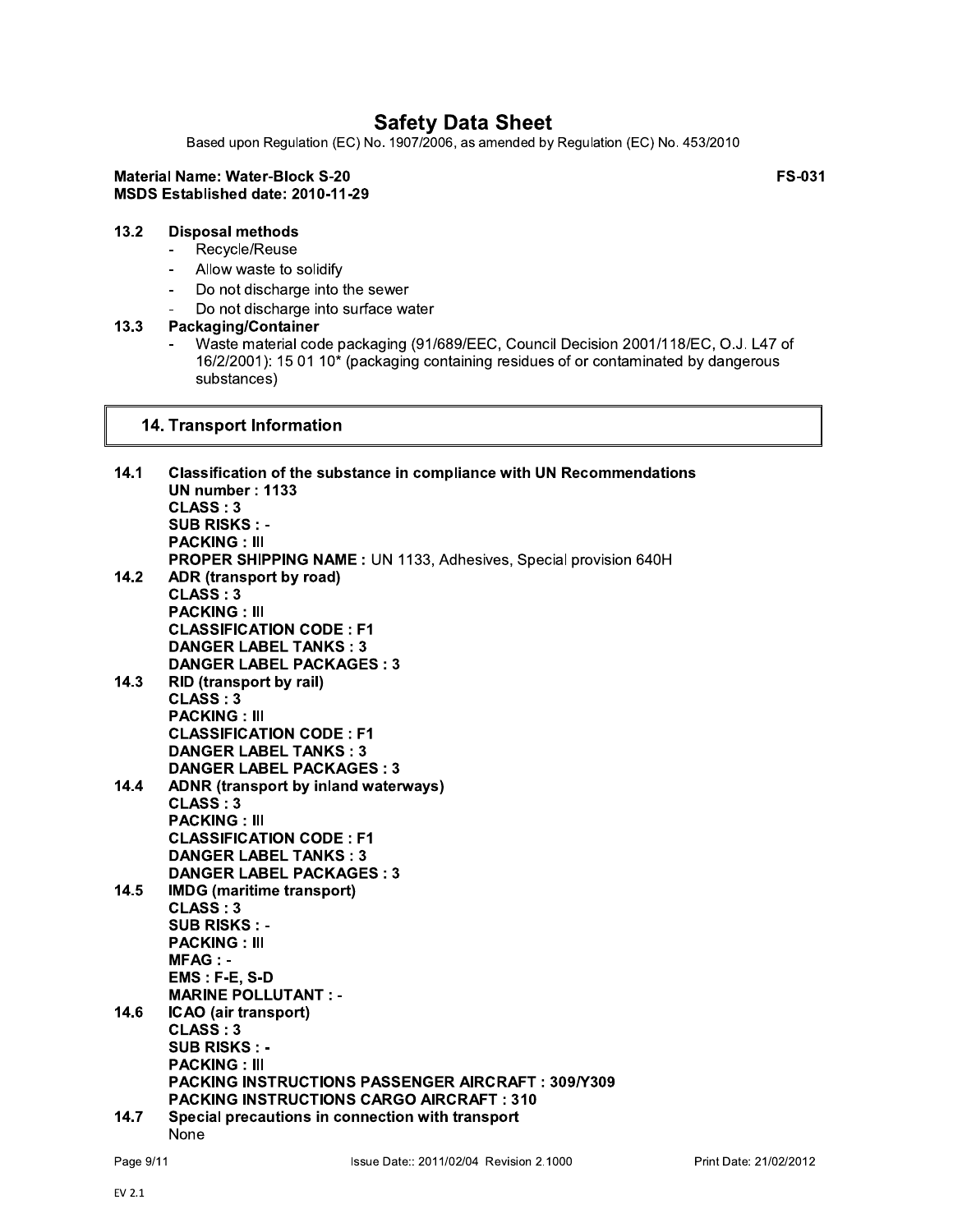Based upon Regulation (EC) No. 1907/2006, as amended by Regulation (EC) No. 453/2010

### **Material Name: Water-Block S-20** MSDS Established date: 2010-11-29

 $14.8$ Limited quantities (LQ) :

> When substances and their packaging meet the conditions established by ADR/RID/ADNR in chapter 3.4, only the following prescriptions shall be complied with: each package shall display a diamond-shaped figure with the following inscription: - 'UN 1133' or, in the case of different goods with different identification numbers within a single package: - the letters 'LQ'

### 15. Regulatory Information

 $15.1$ Safety, health and environmental regulations/legislation specific for the substance or mixture

Classification according to directives 67/548/EEC and 1999/45/EC REACH Candidate List of Substances Subiect to Authorisation (Article 59(1)) - Reg. (EU) No. 1907/2006 No components of this material are listed EU - REACH (1907/2006) - Annex XIV List of Substances Subject to Authorisation No components of this material are listed Germany: WGK: 2 (Classification based on the components in compliance with Verwaltungsvorschrift wassergefährdender Stoffe (VwVwS) of 17 May 1999)

#### $15.2$ **Chemical Safety Assessment Information**

### **16. Other Information**

The information provided on this MSDS is correct to the best of our knowledge, information and belief at the date of its publication. The information given is designed only as a guidance for safe handling, use, processing, storage, transportation, disposal and release and is not to be considered as a warranty or quality specification. The information relates only to the specific material designated and may not be valid for such material used in combination with any other material or in any process, unless specified in the text.

N.A. = NOT APPLICABLE **N.D. = NOT DETERMINED**  $(*)$  = INTERNAL CLASSIFICATION (NFPA)

#### **Exposure limits:**

TLV: Threshold Limit Value - ACGIH USA **OES: Occupational Exposure Standards - United Kingdom** MEL: Maximum Exposure Limits - United Kingdom MAK: Maximale Arbeitsplatzkonzentrationen - Germany TRK: Technische Richtkonzentrationen - Germany MAC : Maximale aanvaarde concentratie - The Netherlands **VME:** Valeurs limites de Moyenne d'Exposition - France VLE : Valeurs limites d'Exposition à court terme - France **GWBB** : Grenswaarde beroepsmatige blootstelling - Belgium GWK : Grenswaarde kortstondige blootstelling - Belgium EC : Indicative occupational exposure limit values - directive 2000/39/EC

I: Inhalable fraction = T: Total dust = E: Einatembarer Aerosolanteil R : Respirable fraction = A: Alveolengängiger Aerosolanteil/Alveolar dust C: Ceiling limit a: aerosol r: rook/Rauch (fume) d: damp (vapour) st: stof/Staub (dust) du: dust ve: vezel (fibre) fa: Faser (fibre) va: vapour fi: fibre om: oil mist fu: fume on: olienevel/Ölnebel (oil mist)

**FS-031**